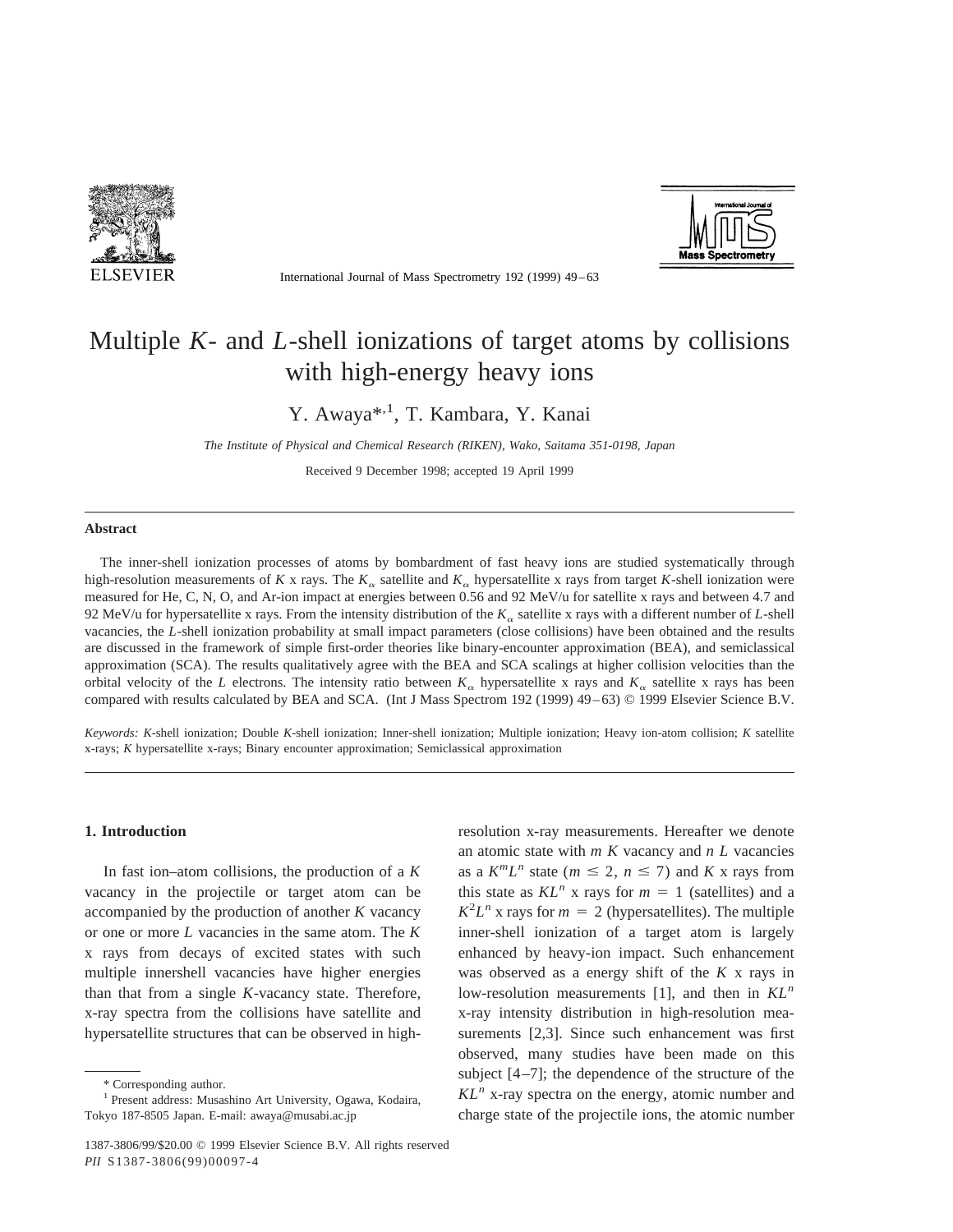of the target atom, and physical or chemical conditions of the target.

Olsen and Moore [8] measured  $K^2L^n$  x-ray spectra by using high resolution spectrometer and compared the intensity distributions of the  $K^2L^n$  x rays with the  $KL^n$  x rays.

If multiple ionization is treated as simultaneous independent single ionization of the orbital electrons and the electron correlation effects are neglected, the multiple-ionization probability can be expressed by the single-electron ionization probabilities. If all the *L* electrons have the same ionization probability, the cross section of simultaneous single *K* and *n*-fold *L* ionization is expressed as

$$
\sigma_{K,nL} = \int_0^\infty 2\pi b 2P_K(b) \binom{8}{n} P_L(b)^n
$$

$$
\times \left[1 - P_L(b)\right]^{8-n} db \tag{1}
$$

where  $P_K(b)$  and  $P_L(b)$  are the single K and L ionization probabilities as functions of the impact parameter *b*. Since  $P_K(b)$  has nonzero values only at small impact parameters where the *b* dependence of  $P_L(b)$  is not significant,  $P_L(b)$  in the above equation can be replaced by a constant  $P_L = P_L(0)$ . Then the multiple *L*-ionization cross section has a binomial distribution:

$$
\sigma_{K,nL} = \sigma_K \binom{8}{n} P_L^n (1 - P_L)^{8-n} \tag{2}
$$

where  $\sigma_K$  is the *K*-ionization cross section. The value of  $P_L$  is obtained from relative cross sections to produce different numbers of *L* vacancies simultaneously with a *K*-vacancy production, which can be deduced from the intensity distributions of the *KL<sup>n</sup>* x rays.

The impact parameter dependence of inner-shell ionization probabilities are often studied through coincidence measurements between characteristic x rays or Auger electrons and the deflection of the projectiles by nuclear coulomb scattering. These kind of measurements usually offer more detailed information on the inner-shell ionization probabilities than the high resolution measurements of x rays with a crystal spectrometer. But at the coincidental measurements we have to prepare a very finely collimated beam so as to determine a very small scattering angle, especially at high projectile energy. This makes it difficult to make systematic studies of impact parameter dependence of inner-shell ionization. On the other hand, for the measurement of *KL<sup>n</sup>* x-ray distribution, we can use a same x-ray crystal spectrometer for different collision systems and velocities, where the coincidence measurements are difficult because of small scattering angle. We have investigated many collision systems and a wide range of collision velocities systematically by using this equipment to test the validity of theories and general scaling laws as functions of the parameters describing the collision system; the atomic number of the projectile  $(Z_1)$ , the target  $(Z_2)$ , and the collision velocity  $(v_i)$ .

Several experimental studies have been reported on systematics of *L*- and *M*-shell ionization probabilities through measurements of *KL<sup>n</sup>* x-ray intensity distribution. The results have been compared with first-order direct coulomb ionization models, like the plane-wave Born approximation (PWBA), semiclassical approximation (SCA), or binary encounter approximation (BEA).

Kauffman et al. [4] studied projectile and target dependences with 0.8 MeV H, 3.2 MeV He, and 30 MeV O ions on targets of Ca, Sc, Ti, V, Cr, and Mn. They found that the relative cross sections of the multiple *L*-vacancy production followed a binomial distribution, and BEA calculations qualitatively reproduced the experimental  $P_L$  values for proton and He projectiles, whereas crude SCA calculations overestimated them. They also found that the BEA calculations significantly overestimate the  $P_L$  values for the O-ion projectile.

Richard et al. [5] studied collision energy dependence of ionization cross sections for the *KL<sup>n</sup>* states with 0.4–3.0 MeV He ions on an Al target. A BEA calculation reproduces the gross feature of their experimental results, but some discrepancies were found between them, especially in the position of the extrema of the cross sections.

Schmiedekamp et al. [6] studied projectile dependences of *KL<sup>n</sup>* x-ray intensities of Ar gas target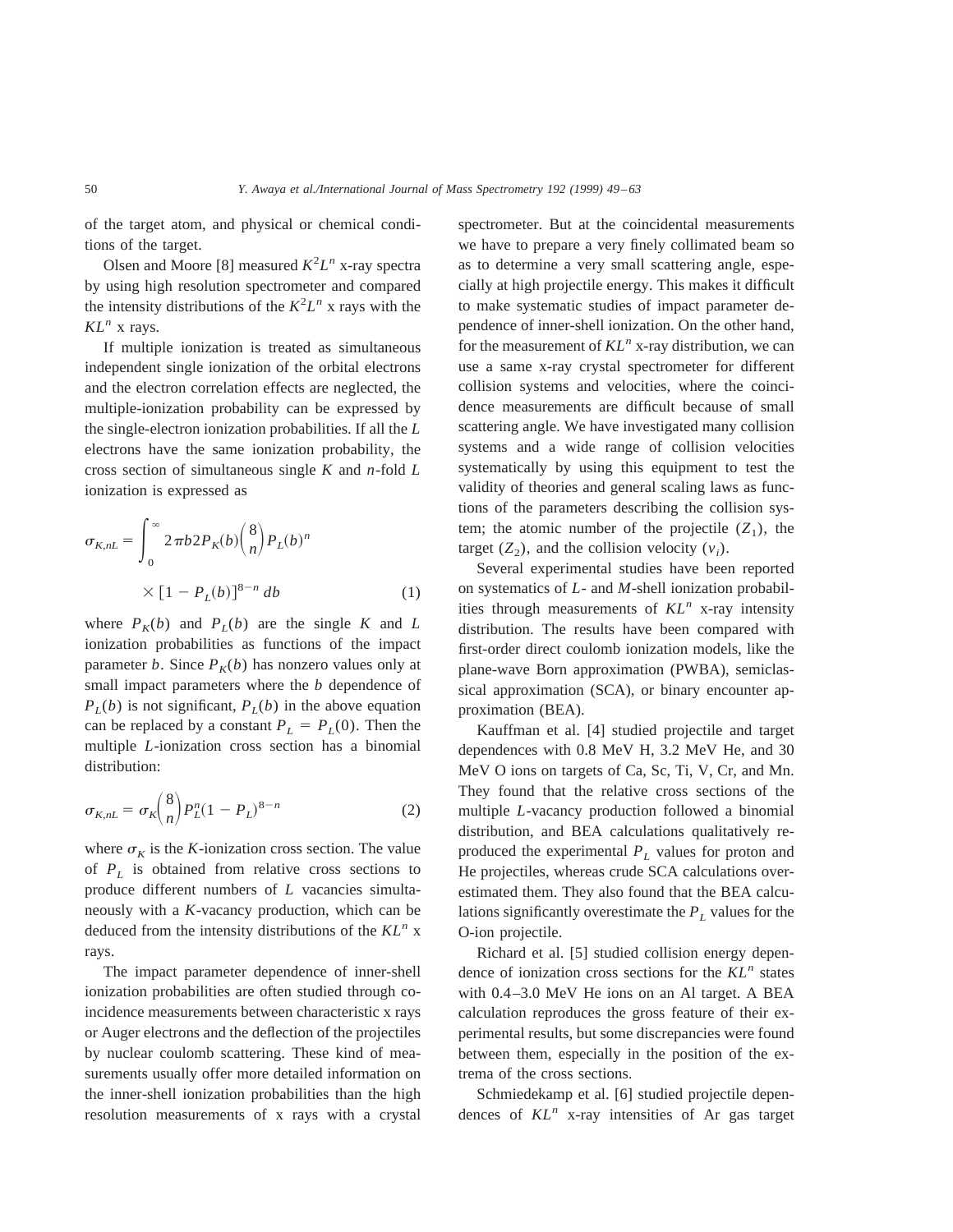excited by  $1-5$  MeV/u H, C, N, O, F, Si, and Cl ions on Ar. They compared the results of the  $P_L$  to BEA and PWBA universal functions and found agreements when velocity-dependent binding corrections were introduced. They also evaluated the influence of the rearrangements of the vacancies by *LMM* Auger transitions prior to the x-ray emission on the  $P_L$ .

Awaya et al. [11] reported the first systematic experimental study of the *L*- and *M*-shell ionization probabilities  $P_L$  and  $P_M$  as functions of all the parameters  $Z_1$ ,  $Z_2$  and  $v_i$  with projectiles of He, C, N, and O at energies between  $4.7 \le E \le 8.2$  MeV/u. The targets used for the  $P_L$  measurements were Al, Ar, Ti, Cr, Fe, Ni, Kr, and Y, and those for the  $P_M$ measurements were Y, Mo, Ag, and Sn. The results agreed well with a BEA scaling.

Systematic studies on the double *K*-ionization process are only a few. Olsen and Moore [8] measured Ca hypersatellite x-ray spectra induced by O ions of energy from 24 to 48 MeV, as well as the satellite x rays. They studied the  $P_L$  for both the satellite and hypersatellite lines.

Fujimoto et al. [9] studied the Be x-ray spectra induced by proton and He projectiles with energies from 0.5 to 2.0 MeV by using a crystal spectrometer. They observed the hypersatellite lines for He impact and studied the incident energy dependence of hypersatellite x-ray production cross section. Kawatsura et al. [10] studied projectile atomic number dependences of double ionization in Be, B, and O atoms by protons,  $H_2^+$ , and  $He^+$  ions whose energies ranged from 0.25 to 2.0 MeV. They found that the double *K* ionization cross section depends upon  $Z_1^4$ .

Awaya et al. studied the intensity ratio of hypersatellite X-rays to satellite x rays,  $I = \sum X(K^2 L^n)$ /  $\sum X(KL^n)$ , where  $X(K^2L^n)$  and  $X(KL^n)$  are the yield of  $K^2L^n$  and  $KL^n$  x rays, respectively, for the projectiles whose incident energy ranged from 4.7 to 7.7 MeV/u  $[13]$ . They reported *I* is well proportional to  $Z_1^2$ , for the collision system of 6 MeV/u projectiles of  $Z_1 = 2, 6, 7,$  and 8 on a Ti target.

Here we present systematic investigation of the  $L$ -shell ionization probability  $P_L$  of the target atoms and systematics of intensity ratio between hypersatellite and satellite x rays by close collisions with heavy ions as an extension of the previous works at RIKEN. The study includes the dependences of  $P_L$  on the  $Z_1$ ,  $Z_2$ , and  $v_i$ , in a wider range of  $Z_1$  and  $v_i$ , measured in the same experimental setup as before, then we have been able to get systematic data for a very wide range of projectile energy for the first time. We compare the results of single *K* and *n L* ionization with simple scaling laws predicted by theoretical models of direct coulomb ionization, and study the applicability and limitation of them to various collision systems according to the collision velocity. The theoretical models applied here are BEA and SCA in which impact parameter dependent formulation are available.

We had a special interest in asymmetric collisions at velocities lower than the target *L*-electron velocity  $v_L$  and near-symmetric collisions at velocities much higher than  $v_L$ .

When the nucleus of the projectile approaches the target nucleus during the collision, the time-dependent coulomb force by the projectile distorts the wave function of the target electron and thus changes the ionization probabilities. These effects are called binding and polarization effects: The binding effect is more important at small impact parameters whereas the polarization is important at large impact parameters. These effects influence the ionization probability significantly at velocities lower than the orbital electron velocity and for higher  $Z_1$  to deviate them from the first-order theories. We have made measurements with slow  $(4.8 \le v_i \le 9.8)$  N ions and studied the binding effect in a SCA.

These first-order theories are usually not applied for nearly symmetric collisions  $(Z_1 \sim Z_2)$  where the electron orbits of the collision partners are strongly deformed during close collisions. However, it is expected that at high collision velocities the ionization process in nearly symmetric collisions can be described by the same first-order theories as the asymmetric case. We have made measurements with fast (56.8 a.u.) Ar ions on Ti, V, Fe, Ni, and Cu targets and compared the results with those of lower-velocity light-ion collisions.

On the double *K* ionization, we measured the *I* values for the 26 MeV/u N ions and 92 MeV/u Ar ions. Together with the previous data [13], we will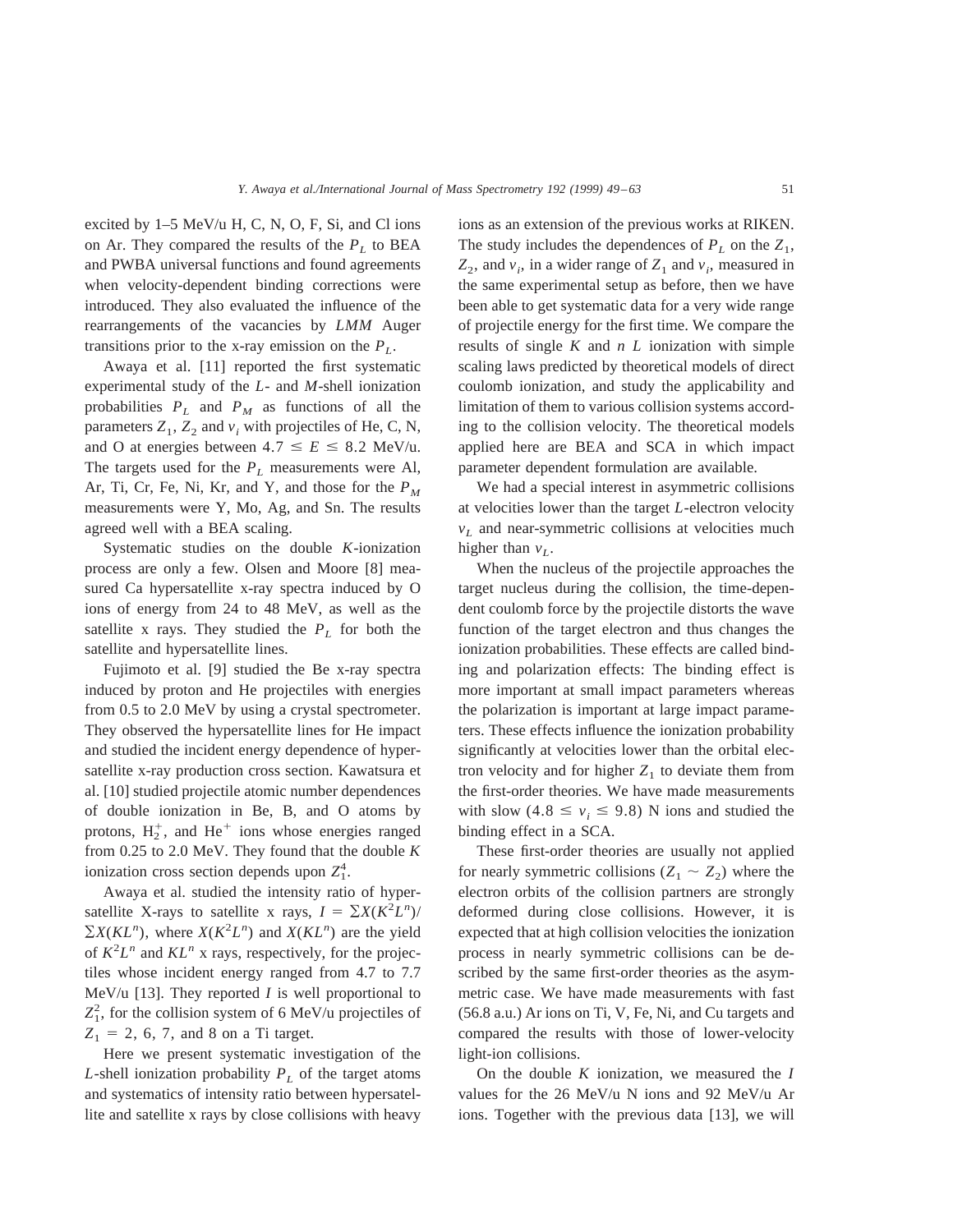Table 1 Projectile–target combinations and collision energies that were studied

| Projectile | Target            | Energy ( $MeV/u$ )<br>0.56, 0.82, 1.1, 1.5, 2.1, 2.4 |  |  |
|------------|-------------------|------------------------------------------------------|--|--|
| N          | Сr                |                                                      |  |  |
| N          | Ti                | 0.81, 0.84, 1.09, 1.3, 1.5                           |  |  |
| He, O      | Ti                | 6.0                                                  |  |  |
| C          | Ti                | 5.1, 6.0, 6.8, 4.7, 4.9                              |  |  |
| N          | Ti                | 4.7, 5.1, 6.0, 6.8, 7.7                              |  |  |
| N          | Cr. Fe, Ni, Y     | 6.0                                                  |  |  |
| N          | Ar                | 5.0, 5.3, 5.6, 5.8, 6.0, 6.2,                        |  |  |
|            |                   | 7.6, 7.8                                             |  |  |
| N          | Ti, Fe, Ni, Cu    | 26                                                   |  |  |
| Ar         | Ti, V, Fe, Ni, Cu | 92                                                   |  |  |

discuss the projectile energy dependence of the *I* values, which is roughly approximated to the ratio of the double to the single *K* ionization cross section.

Atomic units are used in the following sections unless otherwise specified.

## **2. Experiments**

Heavy-ion beams were produced by three accelerators of RIKEN: 4.7–8.2 MeV/u He, C, N, and O ions were produced by an ordinary 160 cm cyclotron, 0.56–2.4 MeV/u N ions by a heavy-ion linear accelerator (RILAC), and 26 MeV/u N ions and 92 MeV/u Ar ions by a ring cyclotron (RRC). The collision velocity ranges from 3.5% to 41% of the speed of light,  $c$ , or from 4.8 to 56.8 a.u. Table 1 summarizes the collision systems which we have investigated. Part of the works at the 160 cm cyclotron and a part of preliminary results at the RILAC and the RRC have been reported elsewhere [7,11–14].

Most of the solid targets were self-supported metallic foils with a thickness of a few micrometers. The energy loss of the ions in the targets are less than 6% of the incident energy  $E \geq 4.7$  MeV/u. At lower energies,  $E \le 2.4$  MeV/u, the energy loss is large for thick targets. Actually at projectile energies of 0.8– 1.5 MeV/u in the 2  $\mu$ m thick Ti target, the spread is estimated to be 4–5 MeV which is about 20%–50% of the incident energy. To avoid this problem, we used targets of Cr with thicknesses of about 60  $\mu$ g/cm<sup>2</sup> evaporated on a mylar foil and about 20  $\mu$ g/cm<sup>2</sup> on a C foil, impinged by a N-ion beam at 0.56–2.4 MeV/u. The largest energy spread due to the energy loss was about 4% of the incident energy. The Ar target was contained in a gas cell with windows for the entrance and exit of the ion beam [7]. The energy of the ions at the position of x-ray measurement in the gas cell was estimated from the incident energy, the energy loss by the entrance window and that by the gas before the position for each run.

The *K* x rays from the target elements were measured with a broad range crystal spectrometer [15] placed at 90 $^{\circ}$  to the beam to resolve the  $K_{\alpha}$  x rays to the  $KL^n$  and  $K^2L^n$  components. The crystal spectrometer consists of a gas-flow position sensitive proportional counter (PSPC) and a flat crystal. A crystal of Ge( $111$ ) was used for Ti x rays and that of  $LiF(200)$ or LiF(220) for Cr, Fe, Ni, and Cu x rays. In addition to this spectrometer, a step-scanning crystal spectrometer was used in experiments at the 160 cm cyclotron.

Some examples of the Ti x-ray spectra are shown in Fig. 1. Peaks are labeled according to the vacancy configuration of the states before the emission of x rays. Peaks around 4.5 keV are the  $KL_{\alpha}^{n}$  x rays, and those around  $4.9 - 5.0$  keV are the  $KL_{\beta}^{n}$  x rays. Small peaks around 4.7 keV are hypersatellites  $(K^2 L^n_{\alpha} \times$ rays).

## **3. Single** *K***-shell ionization**

We have analyzed all the *K* x-ray spectra data from the experiments in a same procedure for a consistency. The old data have been re-analyzed.

### *3.1. Experimental results*

#### *3.1.1. Corrections for fluorescence yields*

We have fitted the  $KL_{\alpha}^{n}$  x-ray spectra with a sum of Gaussian functions on a smooth background by using least-squares method to obtain the intensity distributions among the components, and corrected each of the *KL<sup>n</sup>* x-ray intensities for its fluorescence yield to get the relative cross sections of the single *K* and multiple *L* ionization. For the correction, we needed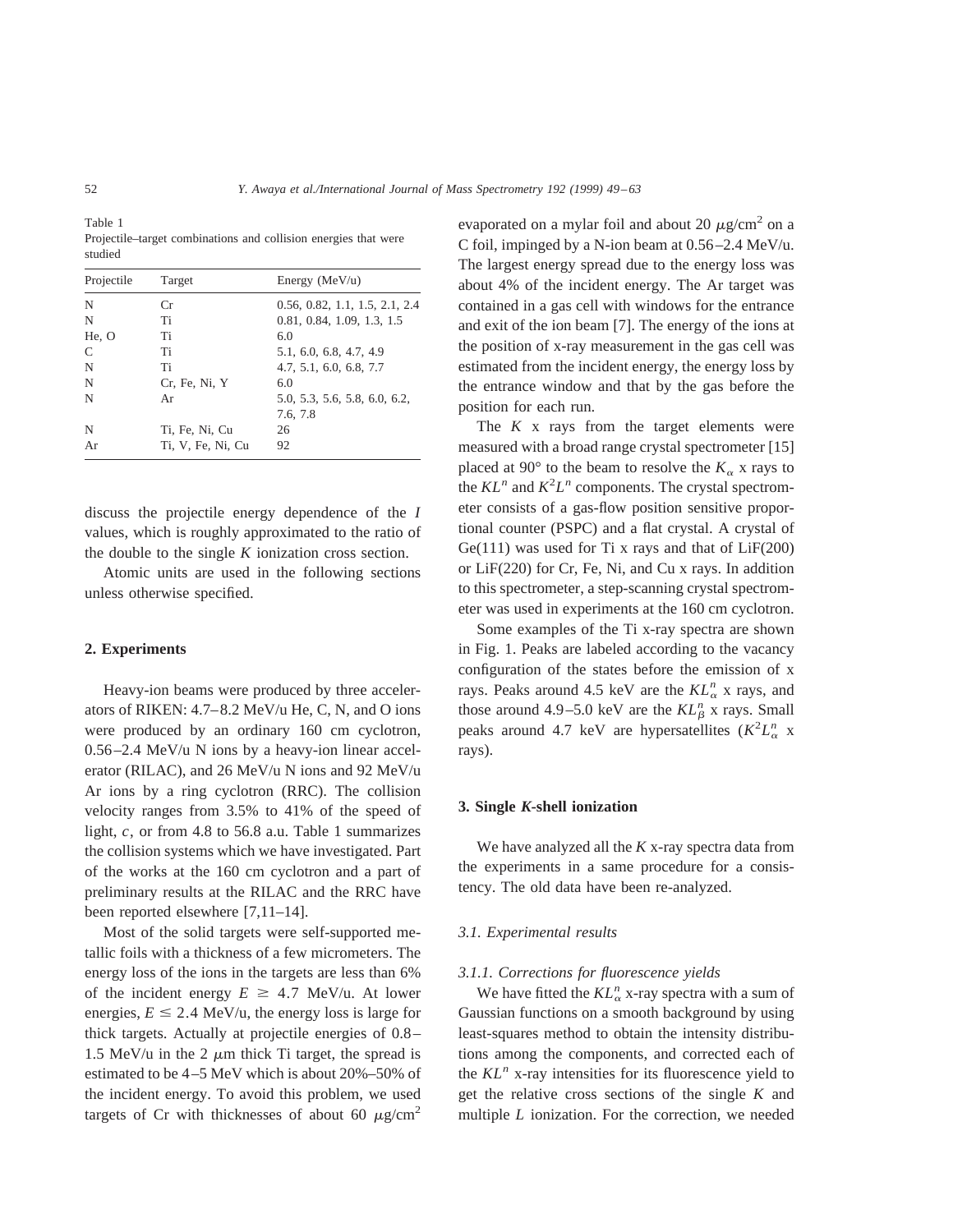

Fig. 1. Spectra of *K* x rays from a Ti target excited by (a) Ar ions at 92 MeV/u and N ions at (b) 26 MeV/u and (c) 1.3 MeV/u.

values of fluorescence yield for states with a *K* vacancy and different numbers of *L* vacancies of different elements. Although there are plenty of experimental and theoretical fluorescence yields for neutral atoms, and detailed calculations for several ions with inner-shell vacancies, they are not enough for our purpose, since the fluorescence yield depends on the electronic configuration of the *L* shell and the atomic number. We have adopted a scaling technique given by Larkins [16], with values of radiative transition rate by Scofield [17] and those of Auger rate by Chen et al. [18]. The corrections for the fluorescence yield changes the value of  $P_L$  within 10% in the case of the Ti target.

In the present case, we are interested in the relative cross sections of the *KL<sup>n</sup>* states, therefore the relative values of the fluorescence yield among these states are more important than their absolute values. We have compared the fluorescence yields of Ar from the scaling technique mentioned above with that from detailed calculation by Bhalla [19] for each *L* vacancy configuration. Although the absolute values of the fluorescence yield for  $KL^n$  ( $n \leq 4$ ) states differ by about 3%–5%, the ratio of that for *KL<sup>n</sup>* satellite to the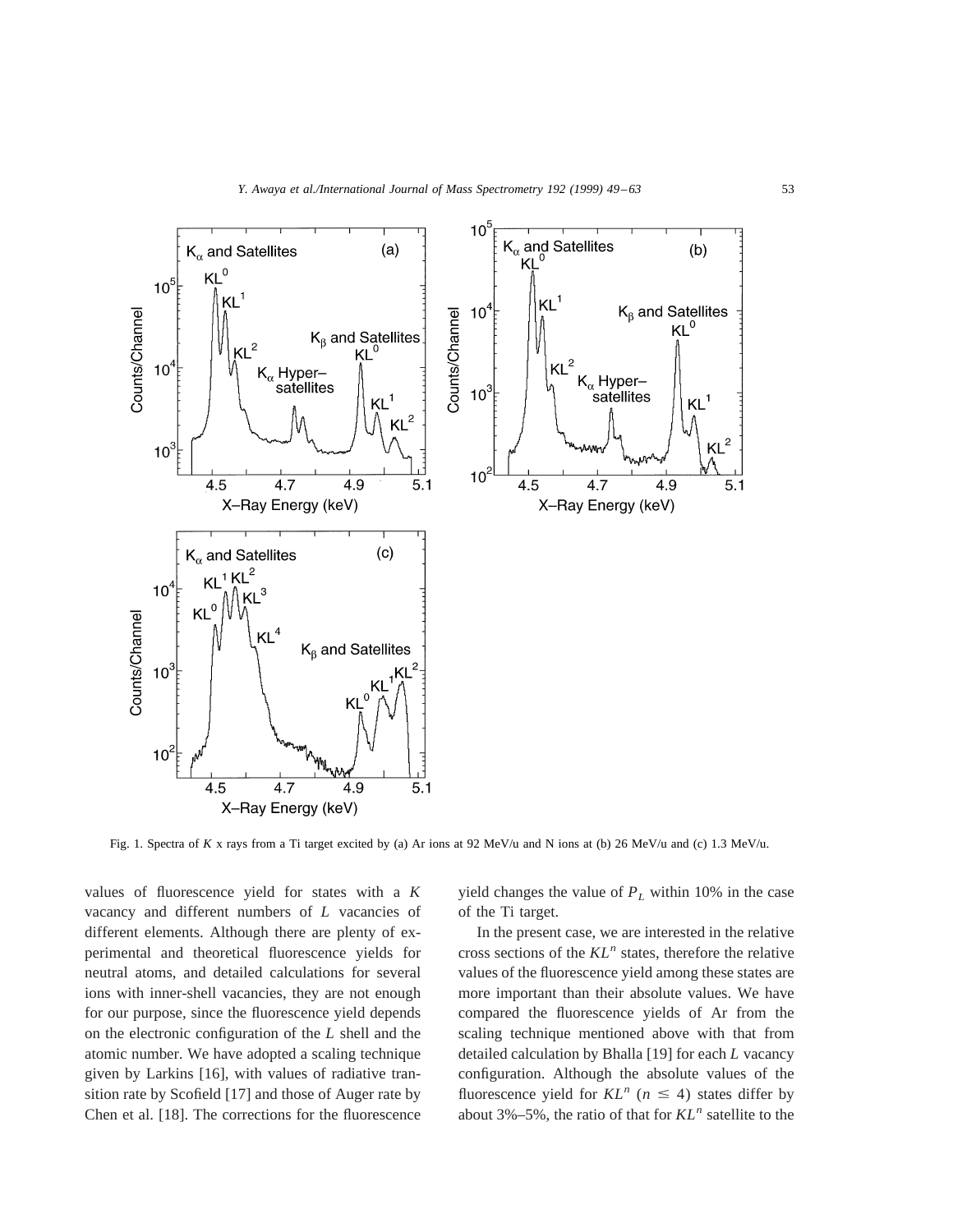

Fig. 2. Distribution of KL<sup>n</sup><sub>x</sub> x-ray intensities of a Ti target excited by (a) Ar ions at 92 MeV/u and N ions at (b) 26 MeV/u, and at (c) 1.5 MeV/u. Solid bars show the experimental data and white bars, the best-fit values to a binomial distribution.

 $KL<sup>0</sup>$  transition is smaller than 3%, and the effect of this difference on the results of the  $P_L$  value is about 1%.

Schmiedekamp et al. [6] discussed the effect of electron rearrangement due to the *LMM* Auger effects after the ionization and before the *K* x-ray emission by model calculations and concluded that the change of  $P_L$  is within  $\pm 10\%$  if the *M*-shell vacancy production probability is not very small. We have made no corrections for the rearrangement effects on the present data.

## *3.1.2. KL<sup>n</sup> intensity distribution*

Fig. 2 shows the distribution of the  $KL^n$  x-ray intensities, corrected for the fluorescence yield, for Ti  $K\alpha$  x rays excited by N ions with different energies.

The intensity distributions among different *n* are fitted to binomial distributions given by Eq. (2) to find the optimum values of  $P_L$ . The binomial distributions with the best-fit values of  $P_L$  are also shown in Fig. 2. The binomial distribution can reproduce the experimental results in wide range of projectiles, targets, and collision velocities. It supports the idea that the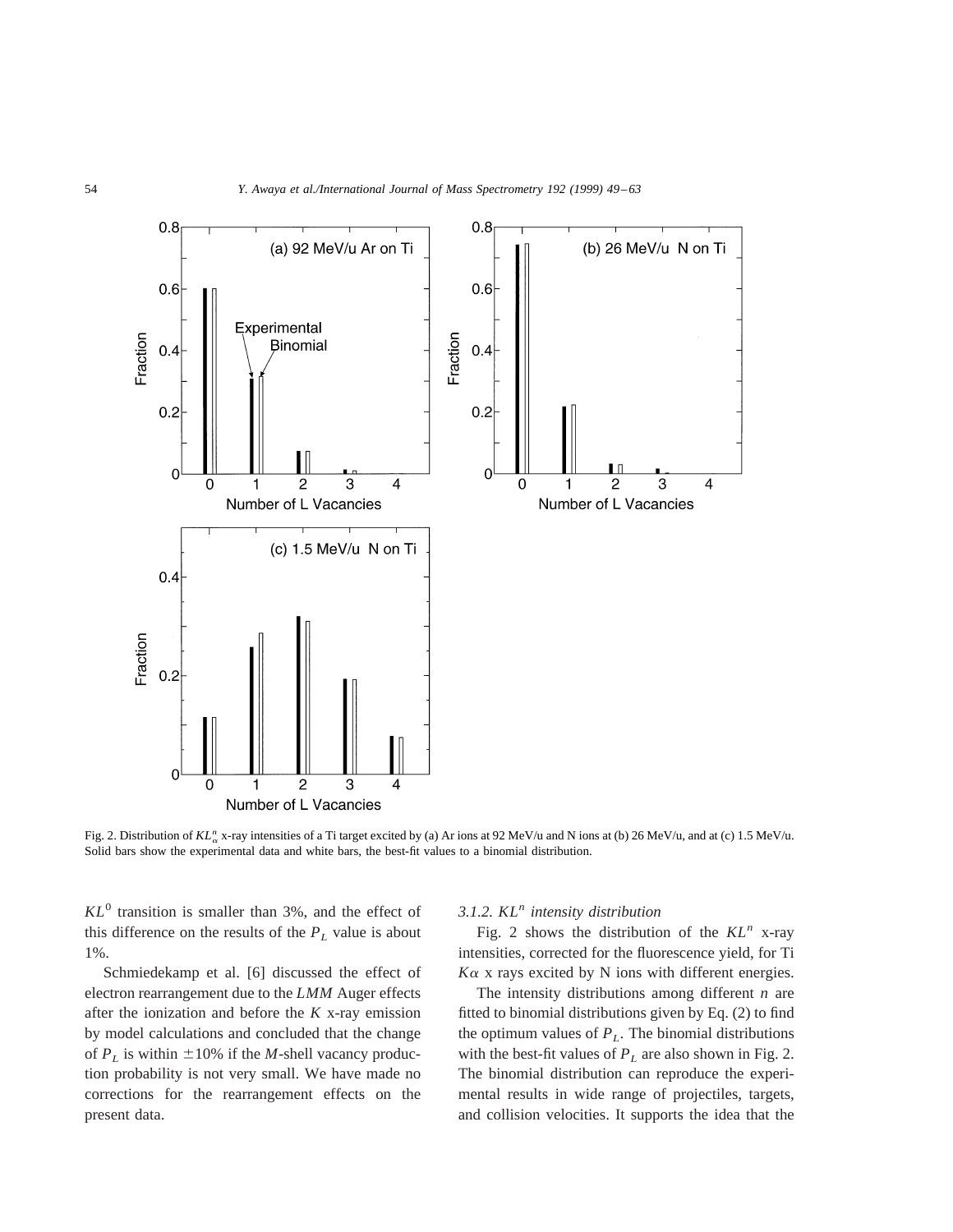Table 2

Average ionization probability *PL* and the intensity ratio *I* between hypersatellite and satellite x rays obtained from the measurements for each combination of projectile, target, collision velocity, and energy in the laboratory system; the collision velocity is shown in atomic units

| Projectile | Target        | Energy (MeV/u) | $v_i$ (au) | $\boldsymbol{P}_L$ | $\cal I$ |
|------------|---------------|----------------|------------|--------------------|----------|
| He         | $\rm Ti$      | $6.00\,$       | 15.5       | 0.0086             |          |
| ${\bf C}$  | $\rm Ti$      | 5.08           | 14.3       | 0.113              | 0.019    |
|            |               | 6.00           | 15.5       | 0.102              | 0.021    |
|            |               | 6.75           | 16.4       | 0.0894             | 0.022    |
| ${\bf N}$  | $\rm Ar$      | 4.71           | 13.7       | 0.173              |          |
|            |               | 4.86           | 13.9       | 0.166              |          |
|            |               | 5.00           | 14.1       | 0.168              |          |
|            |               | 5.29           | 14.5       | 0.164              |          |
|            |               | 5.52           | 14.9       | 0.155              |          |
|            |               | 5.86           | 15.3       | 0.150              |          |
|            |               | 5.96           | 15.4       | 0.149              |          |
|            |               | 6.14           | 15.7       | 0.152              |          |
|            |               | 7.64           | 17.4       | 0.125              |          |
|            |               | 7.86           | 17.7       | 0.121              |          |
|            | $\rm Ti$      | 0.807          | 5.70       | 0.196              |          |
|            |               | 0.836          | 5.80       | 0.199              |          |
|            |               | 1.093          | 6.63       | 0.227              |          |
|            |               | 1.30           | 7.23       | 0.237              |          |
|            |               | 1.50           | 7.77       | 0.237              |          |
|            |               | 4.71           | 13.7       | 0.153              | 0.023    |
|            |               | 5.07           | 14.2       | 0.146              | 0.026    |
|            |               | $6.0\,$        | 15.5       | 0.129              | 0.027    |
|            |               | 6.79           | 16.5       | $0.118\,$          | 0.029    |
|            |               | 7.71           | 17.5       | 0.102              | 0.032    |
|            |               | $26\,$         | 31.7       | 0.0353             | 0.014    |
|            | $\rm Cr$      | 0.561          | 4.75       | 0.1300             |          |
|            |               | 0.821          | 5.75       | 0.167              |          |
|            |               | $1.10\,$       | 6.65       | 0.199              |          |
|            |               | $1.50\,$       | 7.77       | 0.213              |          |
|            |               | 2.10           | 9.19       | 0.203              |          |
|            |               | 2.40           | 9.82       | 0.196              |          |
|            |               | $6.0\,$        | 15.5       | 0.116              | 0.023    |
|            | $\rm Fe$      | $6.0\,$        | 15.5       | 0.0940             | 0.017    |
|            |               | $26\,$         | 31.7       | 0.0262             | 0.013    |
|            | $\mathrm{Ni}$ | $6.0\,$        | 15.5       | 0.0870             | 0.012    |
|            |               | 26             | 31.7       | 0.0289             | 0.015    |
|            | Cu            | $26\,$         | 31.7       | 0.0248             | 0.015    |
|            | $\mathbf Y$   | $6.0\,$        | 15.5       | 0.082              |          |
| $\rm{O}$   | $\rm Ti$      | $6.0\,$        | 15.5       | 0.157              |          |
| Ar         | $\rm Ti$      | 1.27           | 7.15       | 0.373              |          |
|            |               | 92             | 56.8       | 0.0635             | 0.024    |
|            | $\mathbf V$   | 92             | 56.8       | 0.0623             | 0.020    |
|            | $\rm Fe$      | 92             | 56.8       | 0.0463             | 0.029    |
|            | $\rm Ni$      | 92             | 56.8       | 0.0498             | 0.024    |
|            | Cu            | 92             | 56.8       | 0.0429             | 0.025    |

multiple ionization of the *L*-shell electrons proceeds independently of each other, without large effects of electron correlation. Table 2 lists the best-fit value of *PL* for each combination of the projectile, target, and

the collision energy which we have investigated. For the targets with  $Z_2 \le 24$ , the overall error of the  $P_L$ is within 5%. For heavier targets, the energy difference between the  $K_{\alpha 1}$  and  $K_{\alpha 2}$  x rays approaches the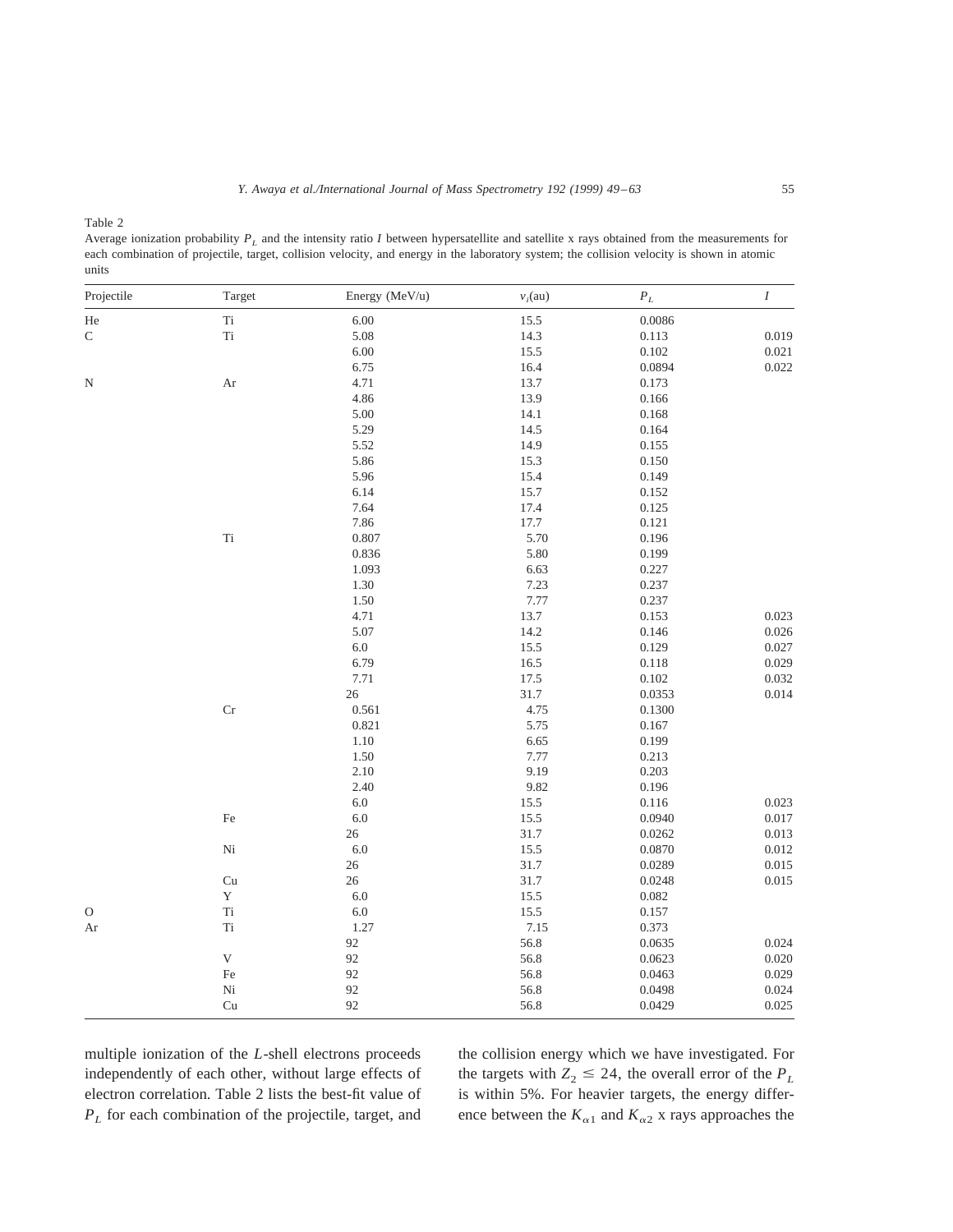width of the lines. Therefore the structure of the x-ray spectra becomes more complicated. For these targets the error of the  $P_L$  is nearly 20%.

#### *3.2. Binary encounter approximation*

The BEA is an impulse approximation where an ionization is treated as a classical binary coulomb scattering between the projectile and a quasi free target electron.

In 1965, Gryziński [20,21,22] presented a basic formulation of BEA; a classical treatment of binary collisions, its application to coulomb scattering and formula of ionization cross sections by charged particles. He also gave a simple scaling law to express the ionization cross section  $\sigma$  of an electron in a shell with a principal quantum number *n*:

$$
\sigma = (N\pi Z_1^2 / u_n^2) G(V) \tag{3}
$$

where *N* is the number of the electrons in the shell,  $u_n$ is the binding energy of the target electron, and  $G(V)$ is a universal function of a scaled collision velocity  $V = v_i/v_n$  where  $v_n = \sqrt{2u_n}$ . McGuire and Richard [23] applied the BEA with a universal function of Gerjuoy-Vriens-Garcia [24] (GVG) to calculate the ionization probabilities at small impact parameters. They assumed that the impact parameter dependence of the ionization probability  $P_n(b)$  was a step function of *b*:

$$
P_n(b) = \begin{cases} \sigma/(N\pi R_c^2) & \text{if } b < R_c \\ 0 & \text{otherwise} \end{cases} \tag{4}
$$

with a cutoff radius  $R_c$  independent of the collision velocity:

$$
R_c = \sqrt{2}n^2/Z_{\text{eff}}\tag{5}
$$

where  $Z_{\text{eff}} = n\sqrt{2u_n}$  is an effective target nuclear charge. The scaling for the ionization probability  $P_n$ of one electron is then given as

$$
n^2 u_n P_n / Z_1^2 = G(V). \tag{6}
$$

The *L*-shell ionization  $P_L$  is thus scaled as  $4u_L P_L/Z_1^2$ .

In Fig. 3, the scaled  $P<sub>L</sub>$  values from all of our measurements are compared with the GVG universal



Fig. 3. Scaled *L*-shell ionization probabilities of target atoms by heavy-ion projectiles are plotted against the scaled velocity  $V =$  $v_i/\sqrt{2u_n}$ . Closed marks show the experimental data with Ar projectile. The solid line shows the universal GVG curve and the dashed line shows the Thomson curve.

curve as well as a Thomson curve which will be described later. The scaled velocity *V* ranges between 0.7 and 9.5 relative to the target *L*-shell electrons.

The overall behavior of the scaled experimental *PL* values for different collision systems agree the GVG curve for  $2 < V < 6$ , although the GVG curve is higher, by about 20%, than the experimental values. At the lower and higher velocities, the experimental *PL* is apparently lower than the GVG curve.

The experimental  $P_L$  values for the Ar gas target come into line with those of the other solid targets like Ti and Fe, therefore we found no indication of solid–gas effects in the present conditions. This is consistent with an investigation by Schmiedekamp et al. [6] who reported that the solid–gas difference in the  $KL^n$  distribution is evident for targets with  $Z_2 \leq$ 16 but small for Ar and heavier targets.

At low velocities,  $V < 1.6$ , behavior of the experimental data is not much different from the GVG prediction: The experimental data have a maximum at about  $V = 1.15$  whereas the BEA prediction has a maximum at  $V = 1$ . However, the scaled  $P<sub>L</sub>$  from the BEA predictions are larger than the experimental data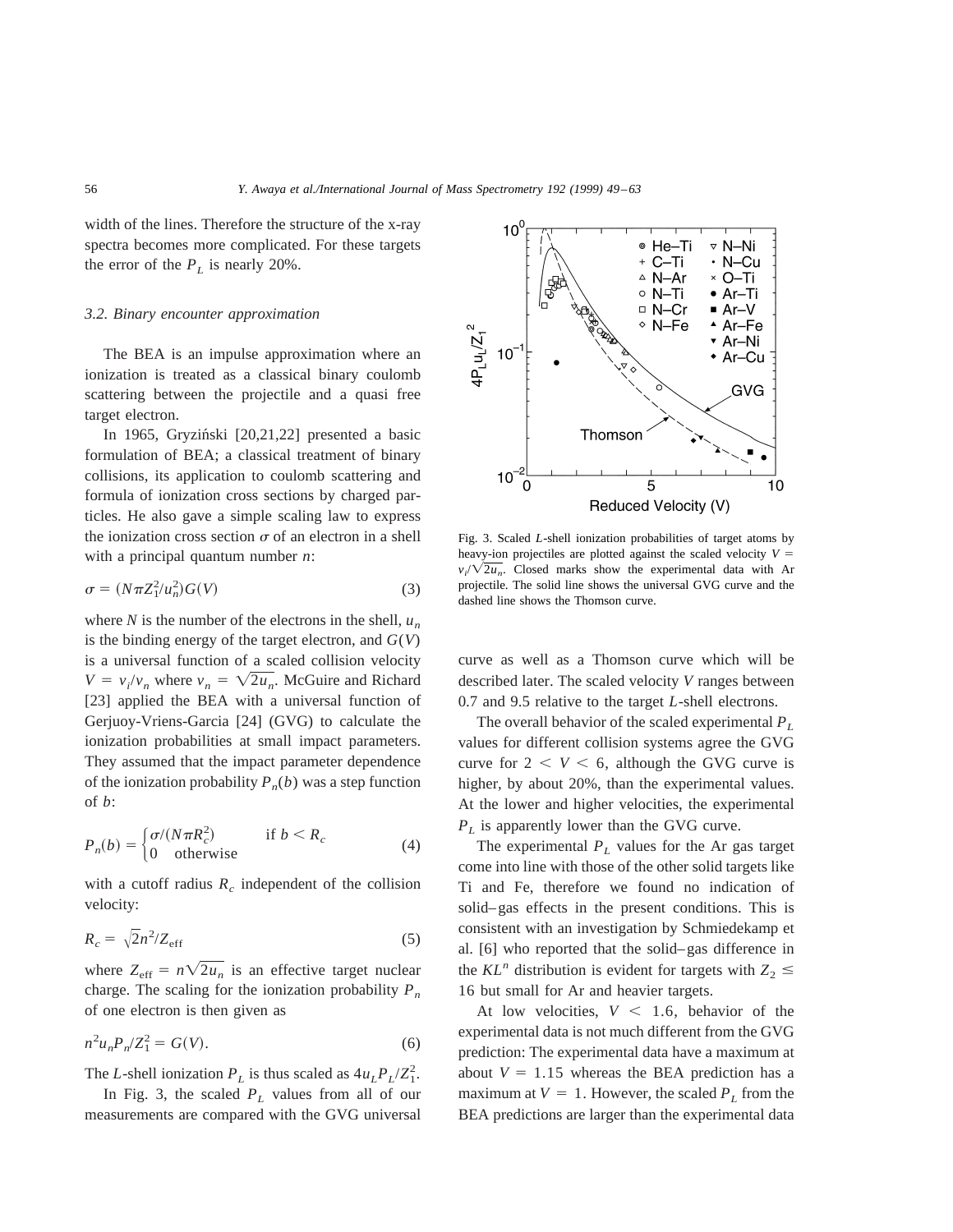by a factor of about 2, as shown in Fig. 3. The ratio is larger at small collision velocities.

Since we observe collisions at impact parameters smaller than the *L*-shell radius, the *L* electrons feel the projectile nuclear charge in addition to the target nuclear charge during the collision and are bound more tightly. This binding effect as well as the effect of deflection of projectile ions by Coulomb scattering strongly influence the ionization cross section when the collision velocity is smaller than the orbital electron velocity. Corrections for these effects are discussed on the basis of Born approximation [25,26]. However, it is not appropriate in view of consistency to incorporate these corrections to the classical BEA model. The binding effect is further discussed in Sec. 3.3 with SCA.

We have made measurements at a high velocity with a 92 MeV/u Ar beam on targets of Ti, V, Fe, Ni, and Cu. The corresponding scaled velocities *V* are higher than 6.

As this projectile velocity is comparable to the speed of light, (about 0.41*c*), we consider here the relativistic effects in a BEA model, from both the kinematics of binary collision and the coulomb scattering cross sections. Since  $v_i \gg v_n$ , we adopt a simplified model where the initial target electron is at rest and the electrons with a higher recoil energy than the binding energy are ionized by the collision. In the nonrelativistic case, this results in a total cross section formula, given by Thomson:

$$
\sigma = \frac{N\pi Z_1^2}{u_n^2 V^2} \left(1 - \frac{1}{4V^2}\right) \tag{7}
$$

This corresponds to a universal curve

$$
G(V) = \frac{1}{V^2} \left( 1 - \frac{1}{4V^2} \right)
$$
 (8)

in Eq. (3) and is shown in Fig. 3 by a dashed curve.

When the energy transfer to the electron is evaluated from a relativistic kinematics and a relativistic Rutherford cross section is adopted, the total ionization cross section is almost same as the nonrelativistic one:

$$
\sigma = \frac{N\pi Z_1^2}{u_n^2 V^2} \left[ 1 - \frac{1 - \beta^2}{4V^2} \right]
$$
(9)

with  $\beta = v_i/c$ . Although a quantum mechanical Mott cross section is preferable to the classical Rutherford cross section in this case, the difference between these cross sections is within 10% at most of the scattering angle for our cases [27]. Thus the scaling Eq. (3) approximately holds in the present case if the velocity is scaled by  $V = v_i / \sqrt{2u_n}$ .

As shown in Fig. 3, the experimental results of  $P<sub>L</sub>$ in this velocity range are lower than the GVG universal curve by about 20%–50%, and tend to agree better with the Thomson curve. We cannot determine whether this behavior is caused by the deviation of the *L*-shell ionization cross section from the GVG to meet the Thomson curve at these high velocities, or by the slow dependence of the cutoff radius  $R_c$  in Eq. (4).

## *3.3. Semiclassical approximation*

The SCA is a perturbation theory with a classical projectile trajectory [28]. We adopted two SCA calculations and compared the results with experimental data for the Ti target: (1) Hansteen et al. [29] proposed a table of impact parameter dependent probabilities of ionization for proton impact. The calculation includes a straight-line trajectory approximation. We have calculated the total *L*-shell ionization probability from the probabilities for *L*1, *L*2, and *L*3 subshells at the smallest impact parameter on the table. Hereafter this calculation is referred as SCAH.  $(2)$  Trautmann and Rösel [30] presented a computer code for full numerical calculation which includes a Coulomb trajectory. We calculated the ionization probabilities for the *L*1, *L*2, and *L*3 subshells for a N–Ti collision system at a impact parameter of 200 fm. In the calculations, we assumed relativistic hydrogenlike wavefunctions for the target electrons, took a recoil effect into account, and included multipoles up to  $l = 3$ . Since in the calculation the target *L*-electron wave function is given by the screened nuclear charge of the target atom  $Z_{2L}$ , we study the binding effect by comparing the following two cases;  $Z_{2L} = Z_2 - 4.15$  where binding effect is not con-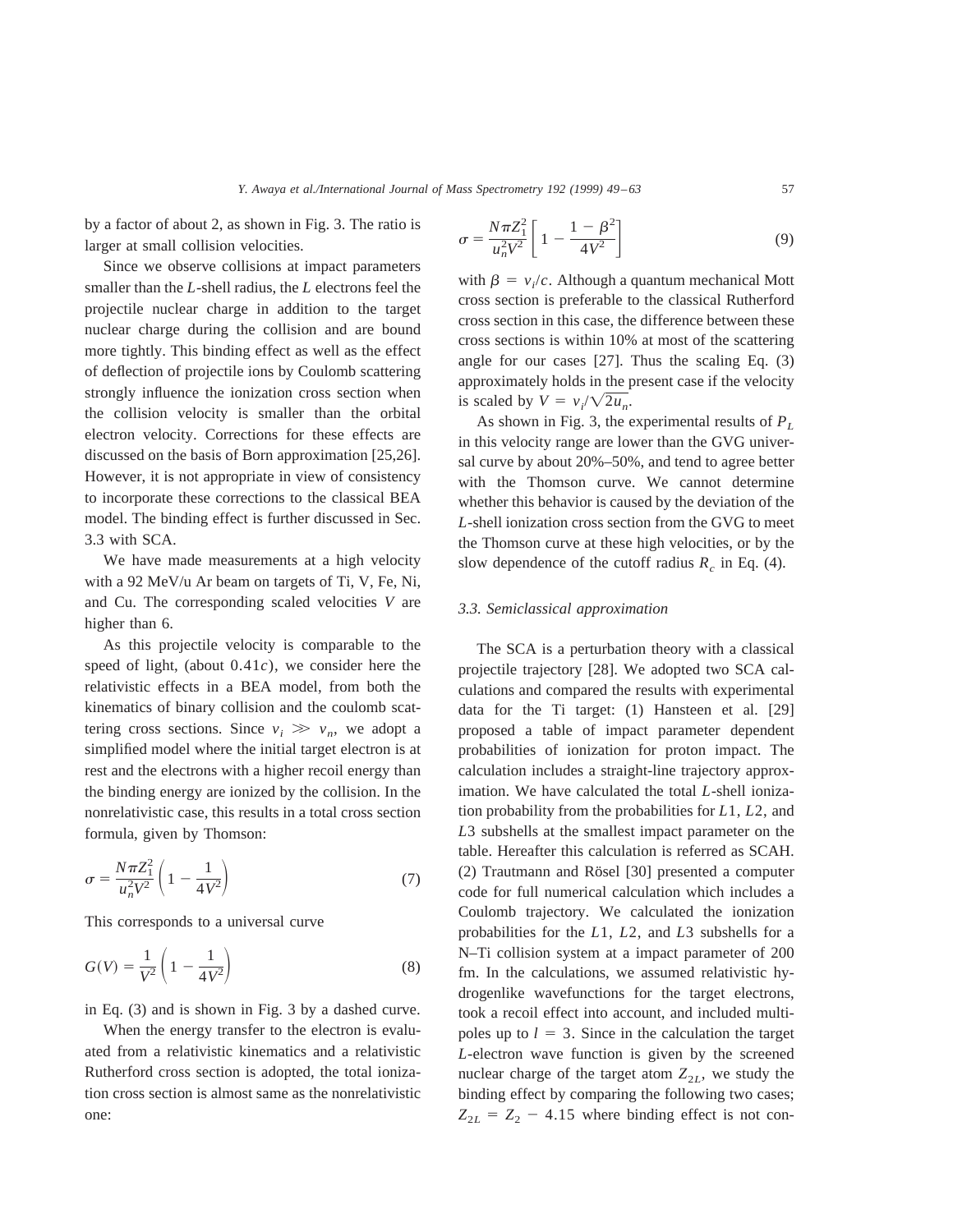

Fig. 4. *L*-ionization probabilities for one electron  $P_L$  of a Ti target bombarded by He, C, N, O, and Ar ions, divided by square of projectile atomic number  $(Z_1^2)$ . The solid line shows SCA calculation results with a straight-line trajectory for proton impact (SCAH) [29]. The dashed line shows a full SCA calculation for nitrogen impact [30] with separated-atom target wave function (SCAT-SA) and the dot-dashed line shows that with a united-atom wave function (SCAT-UA).

sidered (separated atom; SA) and  $Z_{2L} = Z_1 + Z_2$ 4.15 where binding effect is considered (united atom; UA). The former is hereafter referred as SCAT-SA and the latter as SCAT-UA.

To compare the ionization probabilities by different projectiles, we normalized them to that of one *L* electron by proton impact with the same velocity: The experimental  $P_L$  values are divided by  $Z_1^2$ .

Fig. 4 shows the experimental and calculated *L*-ionization probabilities against the collision velocity  $v_i$  in atomic units. The *L*-electron orbital velocity  $v_L = (Z_2 - 4.15)/2$  is about 8.9.

At  $v_i > v_i$ , these SCA predictions show similar behavior, although the SCAH is higher than SCAT-SA and SCAT-UA at  $v_i > 30$ . These SCA results are lower than the experimental data by about 20%–30%, but reproduces well the general behavior of the data for different projectiles from He to Ar. It is notable since the experimental results were normalized by a factor  $Z_1^{-2}$  which ranges between 1/4 for He and 1/324 for the Ar impact. Similar results have been reported by Rymuza et al. [31] where the projectile



Fig. 5.  $P_L$  of a thin Cr target bombarded by N ions. The lines show full SCA calculation for nitrogen impact [30]; solid line for the united-atom calculation (SCAT-UA) and dashed line for the separated-atom calculation (SCAT-SA).

*K*-shell ionization cross sections measured for 80– 200 MeV/u Bi ions on C, Al, and Ni targets are higher than the SCA predictions by about 50%.

At  $v_i \le v_i$ , the experimental results are significantly lower than the SCAT-SA and SCAH, and tend to follow the SCAT-UA. This implies the importance of the binding effect at these velocities. However, with a few micrometers thick Ti target, the observed  $P_L$  is averaged over the projectile energy spread due to the energy loss in the target. To minimize effect of the energy spread, we made measurements with the thin Cr targets evaporated on C and mylar foils as was described in Sec. 2. Fig. 5 shows the results of  $P_L$  for the Cr targets compared with the SCAT-SA and SCAT-UA calculations. The experimental results well follow the SCAT-UA prediction at  $v_i < v_L = 10$ . It shows that the influence of the binding effect is well reproduced by the SCAT-UA calculation.

As is shown in Fig. 4, the SCAT-UA merges the SCAT-SA prediction above  $v_i = 10$  and the  $P_L/Z_1^2$ have almost same values for four different projectiles (He, C, N, and O) with the same velocity  $v_i = 15.5$ (about 6 MeV/u). The binding effect seems to vanish at higher collision velocities.

The binding effect has been studied by some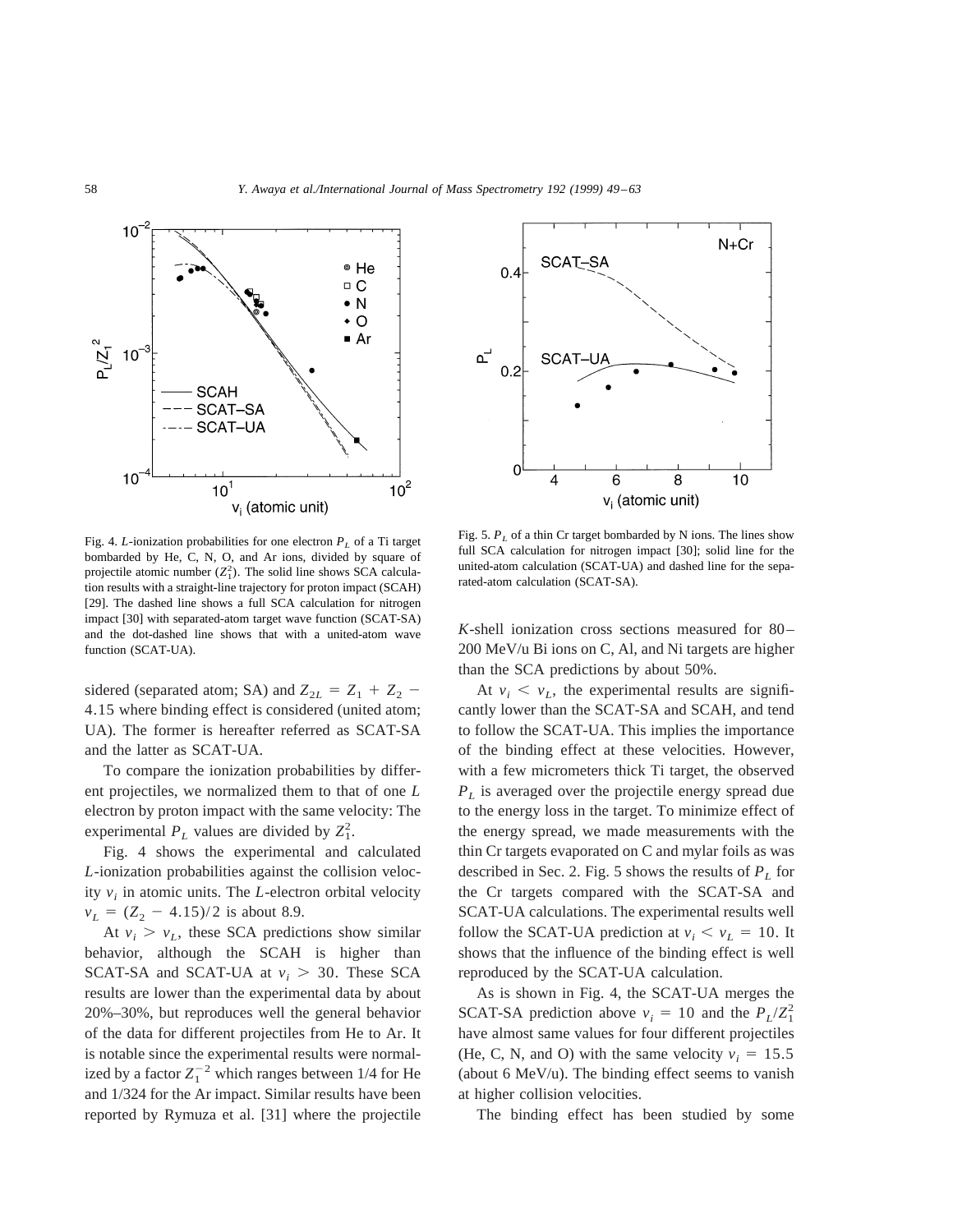authors with measurements of impact parameter dependence of ionization probabilities. Schuch et al. [32] measured the *K*-ionization probability in 1 MeV/u He on Ca collisions and found that the experimental probabilities at impact parameters smaller than the *K*-shell radius can be reproduced by SCA calculations if the UA is used to calculate the target *K*-shell wave function. Same calculation with SA reproduces the experimental probability at larger impact parameters. Similar effect was observed for *L*-shell ionization of Au by 1 MeV/u Ar ions [33]. However, the effect has been investigated at a given collision system at one projectile velocity. This is the first systematic observation of the binding effect as a function of the collision velocity.

In the BEA described previously, the ionization probability  $P_L$  is related to the total cross section in Eq.  $(3)$  with an assumption of step function [Eq.  $(4)$ ] where the cutoff radius is independent of the collision velocity [Eq. (5)].

To check the validity of the assumption, we compared the cutoff radius  $R_c$  in Eq. (5) with an average radius  $R_{SCA} = \sqrt{\sigma_{SCA}/\pi P_{LSCA}}$ , which is deduced from the total *L*-shell ionization cross section  $\sigma_{SCA}$ and the  $P_L$  at small impact parameters with the SCA program [30] for N–Ti and N–Cu systems at collision energies between 10 and 1000 MeV. The ratio  $R_{SCA}$ / *Rc*, as seen in Fig. 6, slowly increases with the collision velocity, and is almost same for the two targets. Although the absolute value of the cross section  $\sigma$  is different by a factor of 36 between 10 and 1000 MeV for the N–Ti system, the increase of the ratio  $R_{SCA}/R_c$  is 38%. This supports the simplification used in the BEA approximation.

#### **4. Double** *K***-shell ionization**

As is described in the Sec. 1, the intensity ratio of hypersatellite and satellite  $K_{\alpha}$  x-rays  $I = \sum X(K^2 L^n)$ /  $\sum X(KL^n)$  were previously obtained at RIKEN by Awaya et al. [13] for Ti targets and the projectiles of He, C, N, and O ions at 4.7–7.7 MeV/u. The ratio have been further obtained for 26 MeV/u N-ion



impact on Ti, Fe, Ni, and Cu targets, and 92 MeV/u Ar-ion impact on Ti, Cr, Fe, Ni, and Cu targets.

Among the previously obtained data, the results of C- and N-ion bombardments are included in the following discussions. The hypersatellite x rays from the target were scarcely observed in the present work when the incident energy of ions was lower than 2.4 MeV/u.

#### *4.1. Experimental results*

The experimental *I* values including the previous data are plotted against  $E/\lambda u_K$  in Fig. 7, where *E* is the total incident energy of projectiles,  $\lambda$  is the projectile mass in unit of electron mass and  $u<sub>K</sub>$  is the binding energy of a target *K* electron. The parameter  $E/\lambda u_K$  is roughly equal to  $(v_i/v_K)^2$  where  $v_K$  is the orbital velocity of the target *K* electron. The values of *I* for C ions and for Ar ions are scaled by  $Z_1^2$  to the N-ion projectile with the same velocities, that is, the data is multiplied by  $(7^2/6^2)$  and  $(7^2/18^2)$ , respectively. According to Eq. (6), the scaling factor of  $u_K(Z_2)/u_K(T_1)$  was multiplied by the values of V, Cr, Fe, Ni, and Cu targets. The experimental

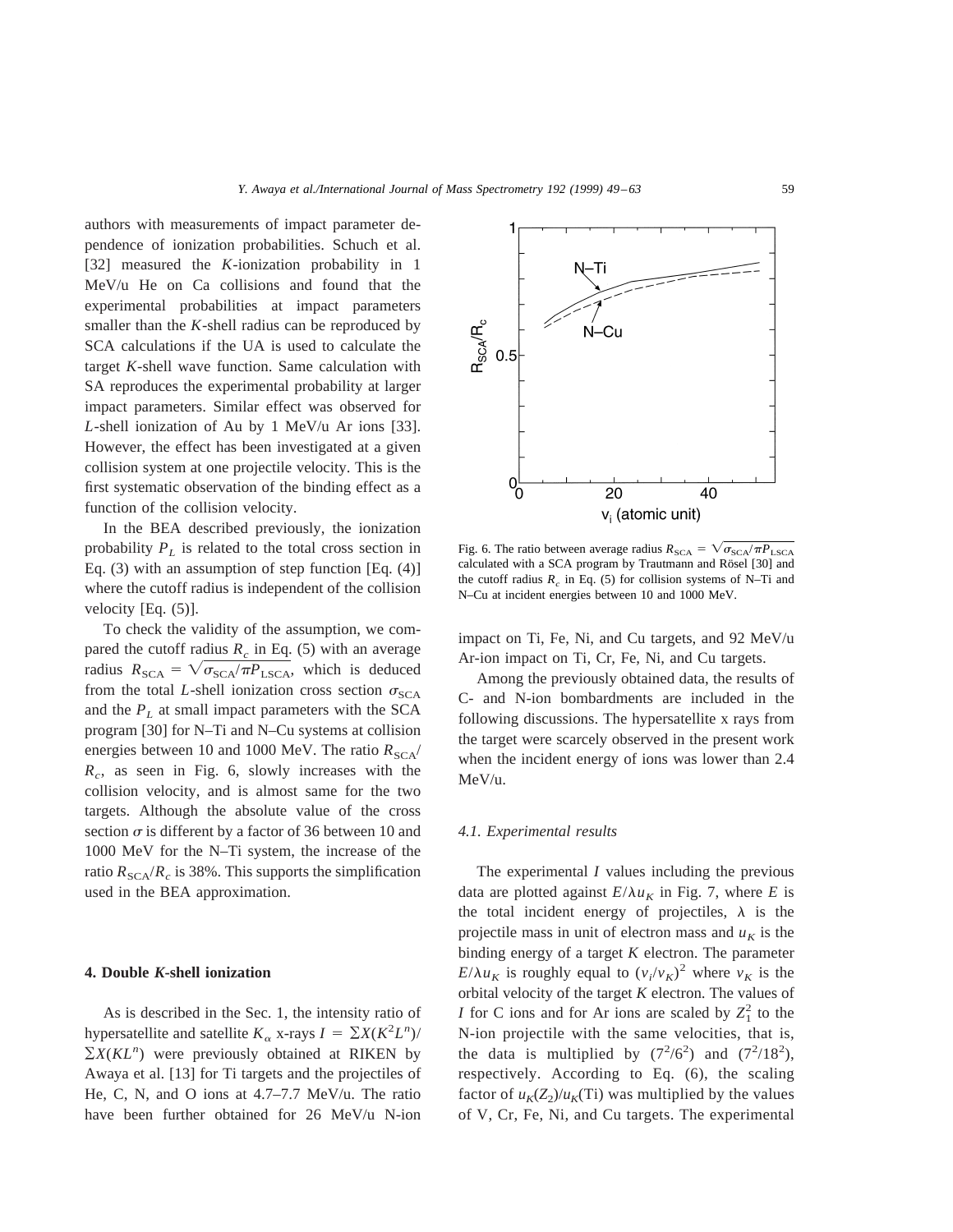

Fig. 7. (a) The intensity ratio between hypersatellites and satellites, *I*, normalized to N–Ti system and scaled by  $Z_1^2 u_K(Z_2)$  as a function of  $E/\lambda u_K$ . The solid curve is *K* ionization cross section from BEA scaling normalized to the experimental data at  $E/\lambda u_K = 1$ . (b) The intensity ratio *I* divided by the projectile charge squared  $(Z_1^2)$  as a function of  $v_i$ . The curves show the results of SCA calculations by Hansteen et al. [29] (SCAH) and Trautmann and Rösel [30] (SCAT-SA).

data are obtained directly from the yields of both hypersatellite and satellite x rays and are not corrected for the fluorescence yields of each  $K^2L^n$  x rays and *KLn* x rays. Numerical values of *I* are shown in Table 2.

The uncertainty comes mainly from the statistics and the estimation of the background caused by the Compton scattering of  $\gamma$  rays which were induced by the nuclear reactions and incident to the PSPC directly. Errors of *I* range from 20% to 30% for the cases of 6 and 6.75 MeV/u C ion on Ti, 26 MeV/u N ion on Ni and Cu, and 92 MeV/u Ar on all the targets. In other cases, it ranges from 3% to 10%.

As is seen in Fig. 7, all the experimental data shows a systematic dependence on the incident energy when we adopted the BEA scaling of the  $Z_1$ ,  $Z_2$ , and  $E$ .

#### *4.2. Fluorescence yield and intensity distributions*

The fluorescence yield for initial states with double *K* and *n L* vacancies,  $\omega_{2K,nL}$  and that with single *K* and *n L* vacancies,  $\omega_{K,nl}$  were calculated for Ar ions by Zou et al. [34]. The values of  $\omega_{2K,nL}$  is larger than  $\omega_{K,nL}$  by 5.5%, 5.0%, 5.2%, and 5.8% for the  $n$  (in 2*p* state) = 0, 1, 2, 3 and no 2*s* vacancies, respectively. Though the target elements are a little heavier than Ar, we assumed that the relation between the  $\omega_{2K,nL}$  and  $\omega_{K,nL}$  is similar to the present target elements. In the present measurements as well as previous ones, strong lines among the  $K^2 L^n$  and  $KL^n$  ones are those with  $n = 0, 1$ , and 2. As the difference between the calculated value of  $\omega_{2K,nL}$  and that of  $\omega_{K,nL}$  is almost constant and is within the experimental error in the present measurements, we assume that  $\omega_{2K,nL} \simeq \omega_{K,nL}$  for the same value of *n*.

Olsen and Moore [8] observed that the structure of hypersatellite  $K_{\alpha}$  and satellite  $K_{\alpha}$  x rays is similar to each other, that is, the value of  $P_L$  for hypersatellite lines and that for satellite lines is almost same. This is the same in our case, as is seen in Fig.  $1(a)$  and  $(b)$ , as well as the previous data [12].

Since the intensity of the hypersatellite x rays is lower than 4% of that of satellite x rays, the contribution of single *K* vacancy from the de-excitation of double *K* vacancies can be neglected when we consider the error of the measurements.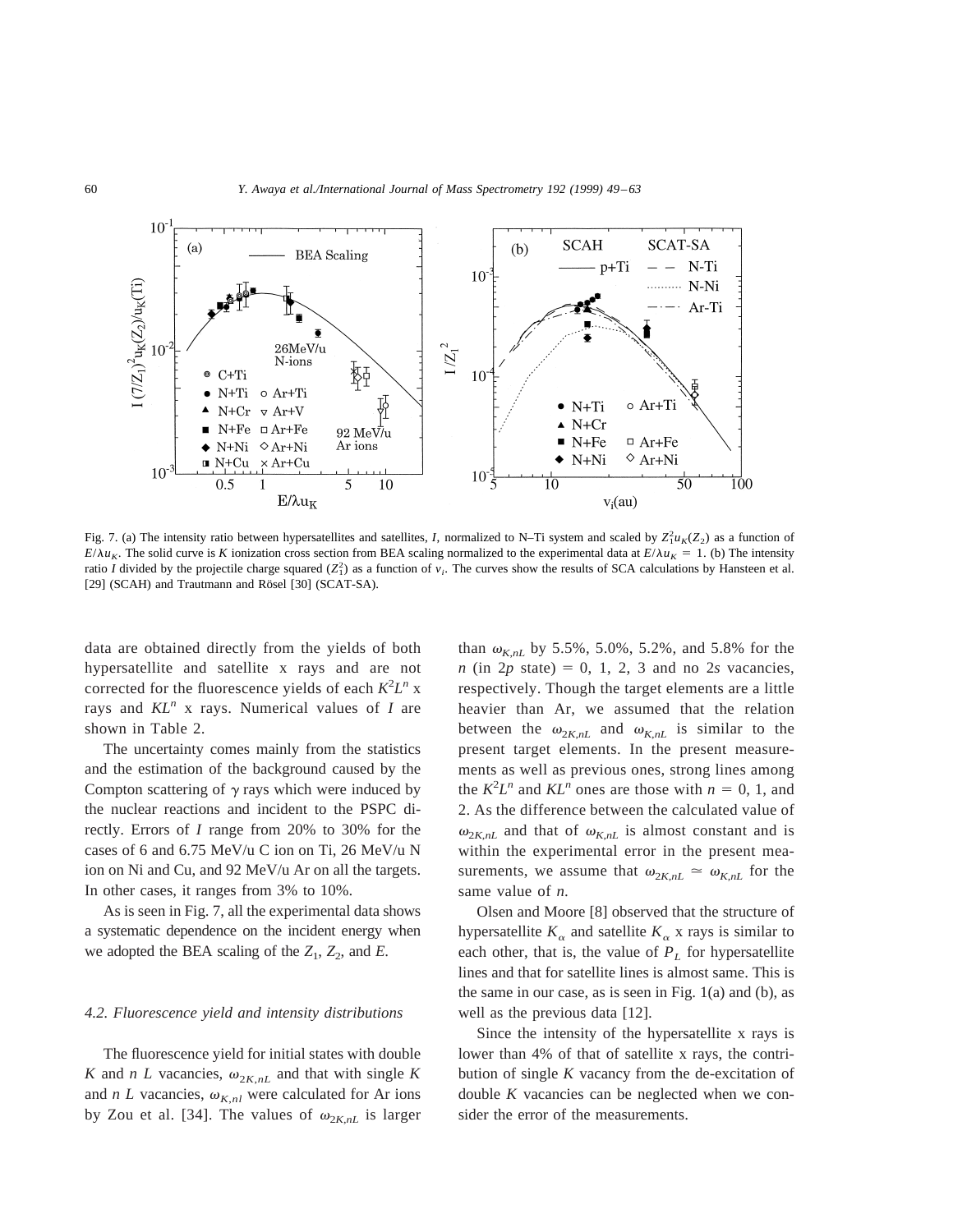## *4.3. Comparison of experimental results with calculations*

According to the discussions in the previous subsection, we can consider that  $\sum X(K^2L^n)/\sum X(KL^n)$  is roughly equal to  $\sigma(K^2)/\sigma(K)$ , where  $\sigma(K^2)$  is the double *K* ionization and  $\sigma(K)$  the single *K* ionization cross section. When the ionization probability is assumed to be constant, that is, it takes an average value of *K*-ionization probability, then the curve of  $\sigma(K^2)/\sigma(K)$  shows similar dependence on  $E/\lambda u_K$ . The ionization cross section from BEA, which is normalized to the experimental data, is shown by the solid line in Fig. 7 for comparison. The experimental values decrease more rapidly in the range of  $E/\lambda u_K$  > 1 than the BEA curve, but it roughly follows the experimental data. The similar tendency was obtained by Fujimoto et al. [9] for He ions on a Be target, where the yield of hypersatellite x rays decreases more strongly compared to that of satellite ones in the region of  $E/\lambda u_K > 1$ .

We made calculations of  $\sigma(K^2)/\sigma(K)$  based on SCAH and SCAT-SA. The single *K*-ionization probability,  $2P_K(b)$ , is calculated as a function of the impact parameter  $b$ , where the factor of 2 is from the number of *K* electrons. The SCAH calculation is for a proton projectile on Ti, whereas the SCAT-SA calculations were performed for  $N^{7+}$  + Ti,  $N^{7+}$  + Ni, and  $Ar^{18+}$  + Ti collision systems. The ionization process is assumed to be independent between the two *K* electrons; thus, the ratio  $\sigma(K^2)/\sigma(K)$  is expressed as

$$
\frac{\sigma(K^2)}{\sigma(K)} = \int_0^\infty 2\pi P_K(b)^2 b db \bigg/ \int_0^\infty 2\pi 2P_K(b) b db \tag{10}
$$

where a contribution of  $P_K(b)^2$  is neglected in the denominator. In the SCAT calculations, the effective charge of the target was assumed to be  $Z_2 - 0.3$ .

The results are compared with experimental results in Fig. 7(b) as functions of the collision velocity. The results of SCAH are plotted directly whereas those from the results of experiment and SCAT-SA calculations are divided by  $Z_1^2$ . The SCAT-SA calculations of  $\sigma(K^2)/\sigma(K)$  for N–Ti and Ar–Ti collisions give

nearly the same results as the SCAH calculation when they are scaled by  $1/Z_1^2$ . However, it should be noted that the SCAT-SA calculation for Ar–Ti yields unphysical results of  $P_K(b) > 1$  at small *b* and low  $v_i$ .

The experiments at 6 MeV/u ( $v_i = 15.5$ ) for N projectile on different targets reveal that the ratios for the heavier targets are lower than the lighter ones. This tendency is qualitatively reproduced by the SCAT-SA calculation which yields lower  $\sigma(K^2)$ /  $\sigma(K)$  for the heavier target at  $v_i < 28$ . These collision velocities are lower than the *K*-electron velocity. However the calculations cannot reproduce the energy dependence of the experimental results for N–Ti at  $13.7 < v_i < 17.5$ .

On the other hand, at higher velocities, all the (normalized) theoretical ratios converge to a common curve independent of the target and the projectile. This is in good agreement with the experimental results for N ions at 26 MeV/u and Ar ions at 92 MeV/u where values of  $I/Z_1^2$  are almost independent of the target.

## **5. Conclusions**

We have presented experimental results of target *L*-shell ionization probability  $P_L$  at small impact parameter by ions of  $2 \le Z_1 \le 18$  and  $4.8 \le v_i \le 4$ 56.8, obtained from intensity distributions of *KL<sup>n</sup>* x rays.

The general behavior of the *L*-ionization probability  $P<sub>L</sub>$  agree the BEA scaling with the GVG universal function, for different projectile-target combinations and a wide range of the scaled collision velocity between  $2 < V < 9.5$ . It means that the inner-shell ionization is explained by a two-body collision between an incident ion acting as a point charge and an independent target electron, when the collision velocity is larger than the orbital velocity of the ionized electron. It also means that the relation Eq. (4) holds for wide range of  $v_i$  and collision systems with a cutoff radius almost independent of  $v_i$ .

The agreement between the experiments and the GVG curve becomes worse at lower velocities  $V < 2$ , where the binding and coulomb deflection effects are expected to influence the ionization process.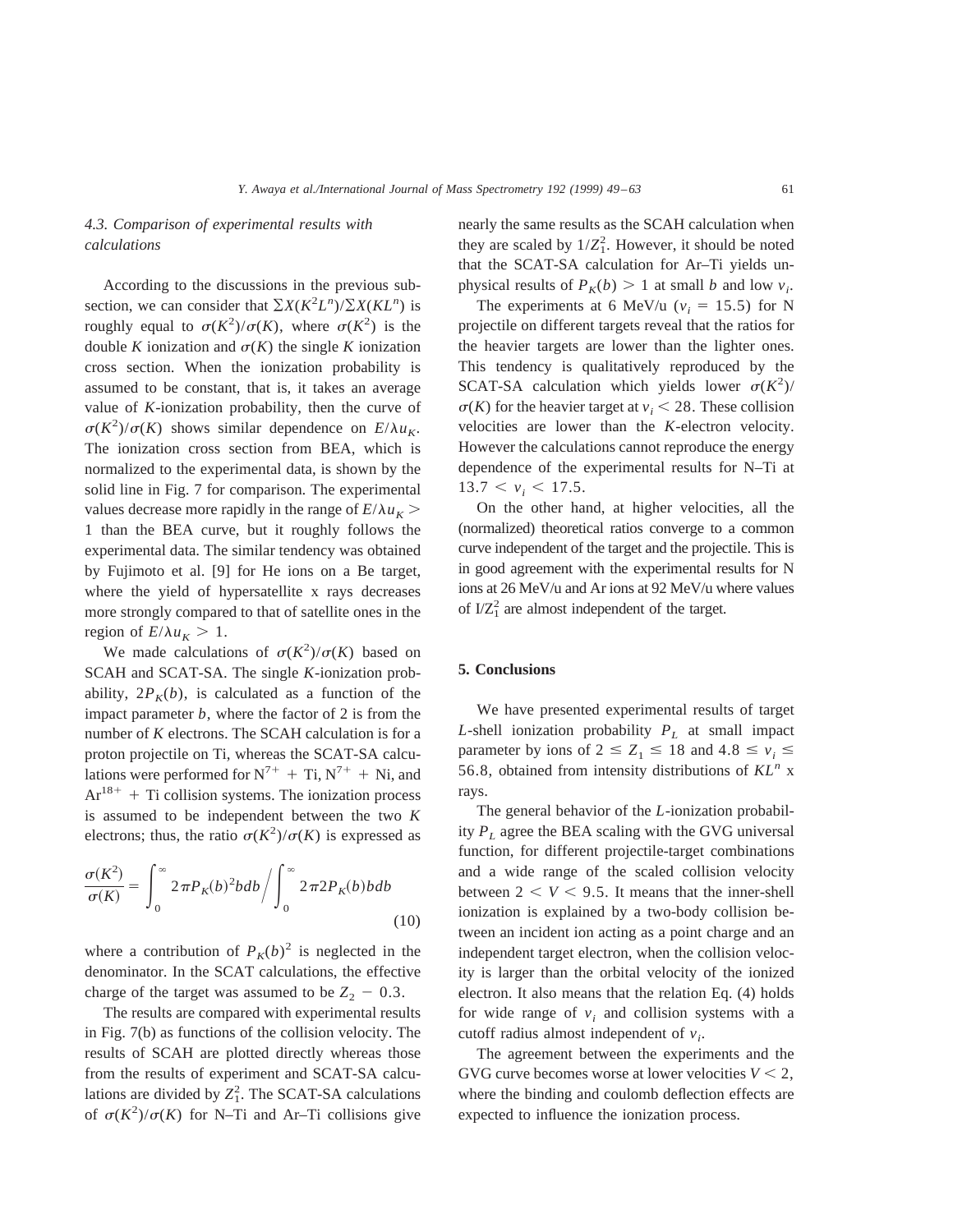The experimental  $P_L$  value for a Ti target agrees with the *L*-ionization probability calculated by SCA at small impact parameters for projectiles with  $2 \le$  $Z_1 \leq 18$  when the collision velocity is higher than  $v_L$ . At lower velocities, the experimental results are much smaller than the SCA calculation with separated-atom target wave function, and they are well reproduced when a united-atom target wave function is used in the same calculation.

The both first-order theories, SCA and BEA are found to reproduce the overall behavior of the *L*ionization probabilities for the collision systems investigated here when the collision velocity is higher than the orbital velocity of the target *L* electrons, although the absolute values of the experimental probabilities deviate from the predictions by about 20% for most cases.

The intensity ratio between hypersatellite and satellite  $K_{\alpha}$  X-rays from the target,  $I = \sum X(K^2 L^n)$ /  $\sum X(KL^n)$  is obtained for C, N, and Ar projectiles at  $13.7 \le v_i$ . This ratio is deemed to be nearly equal to the ratio of the double to the single *K* ionization cross section,  $\sum X(K^2L^n)/\sum X(KL^n) \approx \sigma(K^2)/\sigma(K)$ . The experimental results plotted as a function of  $E/\lambda u_K$ are compared with the *K*-shell ionization cross section from BEA, and cross-section ratios from SCA (SCAH, SCAT-SA, and SCAT-UA). All the calculations roughly fit to the experimental data, showing a maximum at collision velocity  $v_i$  close to the target *K*-electron velocity. It supports the description that the double *K* ionizations are independent ionizations of *K* electrons. Especially, at very high velocities  $(v_i \gg v_i)$  $v_K$ ), the ratio normalized by  $Z_1^2$  becomes almost independent of both the target and the projectile which is in good agreement with the experimental data.

## **Acknowledgements**

Thanks are due to Dr. T. Mizogawa, Dr. A. Hitachi, and Dr. B. Sulik for their help in the experiments and to Ms. M. Nishida for processing the data. The authors are obliged to Professor D. Trautmann for the use of his SCA codes.

### **References**

- [1] P. Richard, I.L. Morgan, T. Furuta, D. Burch, Phys. Rev. Lett. 23 (1969) 1009.
- [2] A.R. Knudson, D.J. Nagel, P.G. Burkhalter, K.L. Dunning, Phys. Rev. Lett. 26 (1971) 1149.
- [3] D. Burch, P. Richard, R.L. Blake, Phys. Rev. Lett. 26 (1971) 1355.
- [4] R.L. Kauffman, J.H. McGuire, P. Richard, C.F. Moore, Phys. Rev. A 8 (1973) 1233.
- [5] P. Richard, R.L. Kauffman, J.H. McGuire, C.F. Moore, D.K. Olsen, Phys. Rev. A 8 (1973) 1369.
- [6] C. Schmiedekamp, B.L. Doyle, T.J. Gray, R.K. Gardner, K.A. Jamison, P. Richard, Phys. Rev. A 18 (1978) 1892.
- [7] T. Tonuma, Y. Awaya, T. Kambara, H. Kumagai, I. Kohno, S. Özkök, Phys. Rev. A 20 (1979) 989.
- [8] D.K. Olsen, C.F. Moore, Phys. Rev. Lett. 33 (1974) 194.
- [9] F. Fujimoto, K. Kawatsura, K. Ozawa, M. Terasawa, Phys. Lett. 57A (1976) 263.
- [10] K. Kawatsura, K. Ozawa, F. Fujimoto, M. Terasawa, Phys. Lett. 64A (1977) 282.
- [11] Y. Awaya, Electronic and Atomic Collisions, Proceedings of ICPEAC XI, N. Oda, T. Takayanagi (Eds.), North-Holland, Amsterdam, 1979, p. 325.
- [12] Y. Awaya, M. Akiba, T. Katou, H. Kumagai, Y. Tendow, K. Izumo, T. Takahashi, A. Hashizume, M. Okano, T. Hamada, Phys. Lett. 61A (1977) 111.
- [13] Y. Awaya, T. Katou, H. Kumagai, T. Tonuma, Y. Tendow, K. Izumo, A. Hashizume, T. Takahashi, T. Hamada, Phys. Lett. 75A (1980) 478.
- [14] Y. Awaya, Y. Kanai, T. Kambara, T. Mizogawa, A. Hitachi, B. Sulik, Spectroscopy and Collisions of Few Electron Ions, Proceedings of the Study Conference SCOFEI '88, M. Ivascu, V. Florescu, V. Zoran (Eds.), World Scientific, Singapore, 1989, p. 462.
- [15] A. Hitachi, H. Kumagai, Y. Awaya, Nucl. Instrum. Methods 195 (1982) 631.
- [16] F.P. Larkins, J. Phys. B: Atom. Molec. Phys. 4 (1971) L29.
- [17] J.H. Scofield, Phys. Rev. A 9 (1974) 1041.
- [18] M.H. Chen, B. Crasemann, H. Mark, At. Data Nucl. Data Tables 34 (1979) 13.
- [19] C.P. Bhalla, Phys. Rev. A 8 (1973) 2877.
- [20] M. Gryziński, Phys. Rev. 138 (1965) A305.
- [21] M. Gryziński, Phys. Rev. 138 (1965) A322.
- [22] M. Gryziński, Phys. Rev. 138 (1965) A336.
- [23] J.H. McGuire, P. Richard, Phys. Rev. A 8 (1973) 1374.
- [24] L. Vriens, Proc. Phys. Soc. 90 (1967) 935.
- [25] G. Basbas, W. Brandt, R. Laubert, Phys. Rev. A 7 (1973) 983.
- [26] W. Brandt, G. Lapicki, Phys. Rev. A 20 (1979) 465.
- [27] J.A. Doggett, L. Spencer, Phys. Rev. 103 (1956) 1597.
- [28] J.M. Hansteen, High-Energy Ion-Atom Collisions, Proceedings of the 3rd Workshop on High-Energy Ion-Atom Collisions, D. Berényi, G. Hock (Eds.). Springer-Verlag, Berlin, 1988, p. 39.